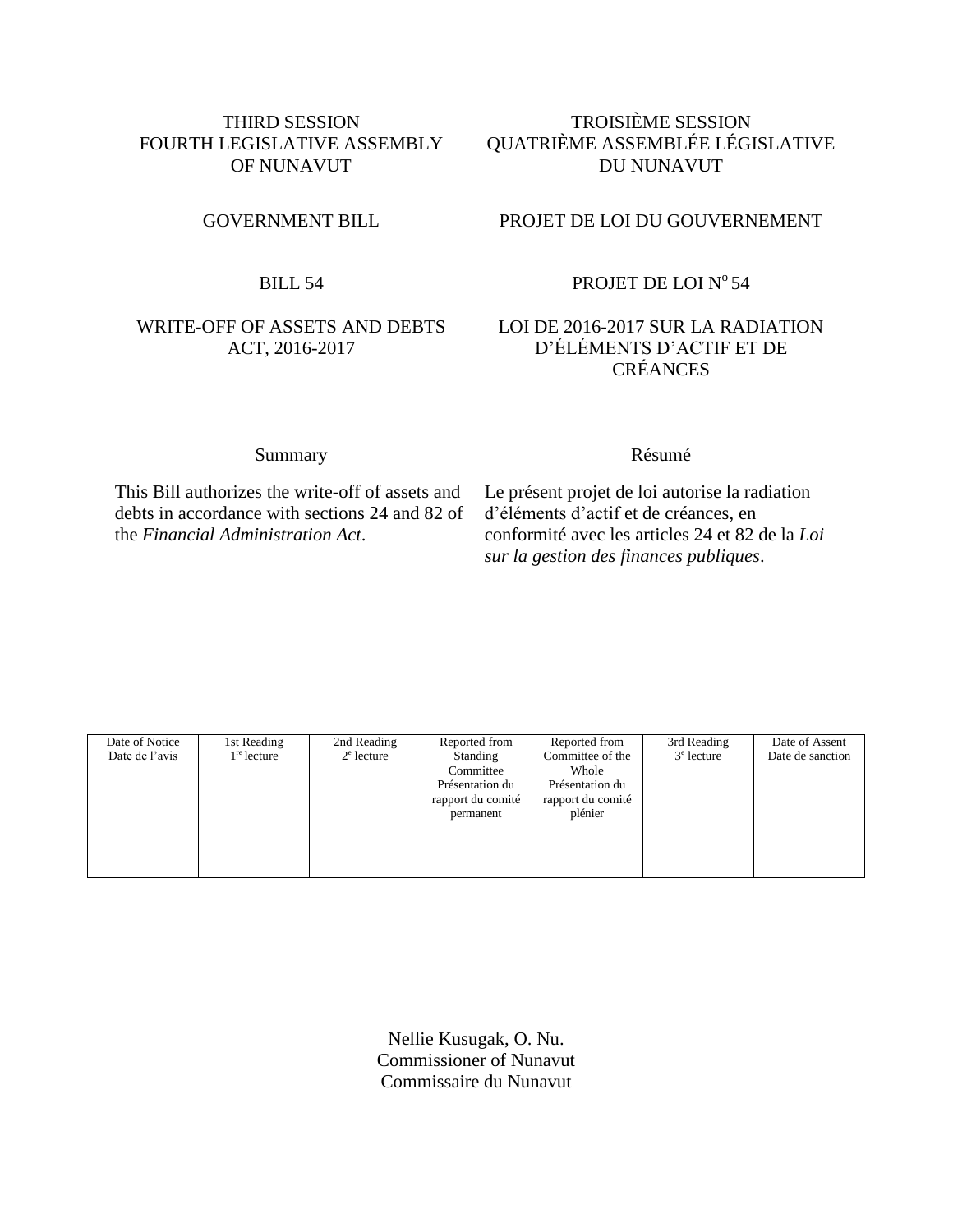#### BILL 54

### WRITE-OFF OF ASSETS AND DEBTS ACT, 2016-2017

The Commissioner of Nunavut, by and with the advice and consent of the Legislative Assembly, enacts as follows:

Write-off of assets

**1.** The assets of the Government of Nunavut that are listed in Part 1 of the Schedule are written off.

Write-off of assets

**2.** The assets of the Government of Nunavut that are listed in Part 2 of the Schedule are written off.

Write-off of assets

**3.** The assets of the Government of Nunavut that are listed in Part 3 of the Schedule are written off.

Write-off of assets

**4.** The assets of the Nunavut Housing Corporation that are listed in Part 4 of the Schedule are written off.

Write-off of debts

**5.** The debts owed to the Nunavut Housing Corporation that are listed in Part 5 of the Schedule are written off.

Write-off of assets

**6.** The assets of the Qulliq Energy Corporation that are listed in Part 6 of the Schedule are written off.

Write-off of assets

**7.** The assets of the Qulliq Energy Corporation that are listed in Part 7 of the Schedule are written off.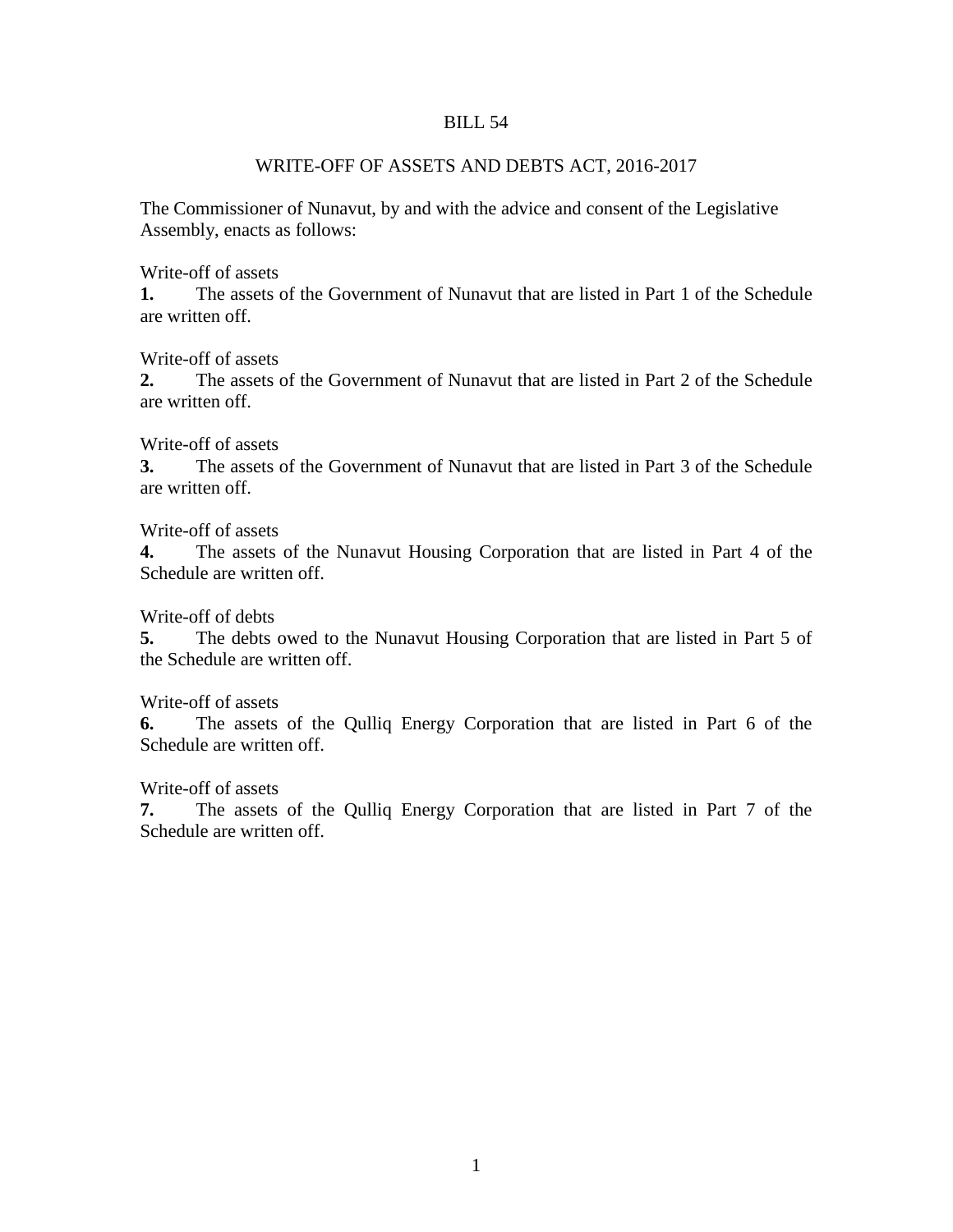# SCHEDULE

# PART 1

# ASSETS WRITTEN-OFF

*(Section 1)*

|    | <b>NATURE OF ASSET</b>                                  |               |    | <b>AMOUNT</b> |
|----|---------------------------------------------------------|---------------|----|---------------|
| 1. | Kugaardjuk Ilihakvik                                    |               | \$ | 6,023,747.00  |
|    |                                                         | <b>TOTAL:</b> | \$ | 6,023,747.00  |
|    | PART <sub>2</sub>                                       |               |    | (Section 2)   |
|    | <b>ASSETS WRITTEN-OFF</b>                               |               |    |               |
|    | <b>NATURE OF ASSET</b>                                  |               |    | <b>AMOUNT</b> |
| 1. | <b>Arviat New Middle School</b>                         |               | \$ | 1,264,422.00  |
|    |                                                         | <b>TOTAL:</b> | \$ | 1,264,422.00  |
|    | PART <sub>3</sub>                                       |               |    | (Section 3)   |
|    | <b>ASSETS WRITTEN-OFF</b>                               |               |    |               |
|    | <b>NATURE OF ASSET</b>                                  |               |    | <b>AMOUNT</b> |
| 1. | Petroleum products inventory lost due to fuel shrinkage |               | \$ | 168,600.70    |
|    |                                                         | <b>TOTAL:</b> | \$ | 168,600.70    |
|    | PART <sub>4</sub>                                       |               |    |               |
|    | <b>ASSETS WRITTEN-OFF</b>                               | (Section 4)   |    |               |
|    | <b>NATURE OF ASSET</b>                                  |               |    | <b>AMOUNT</b> |
| 1. | 13 housing units                                        |               | \$ | 954,238.00    |
|    |                                                         | <b>TOTAL:</b> | \$ | 954,238.00    |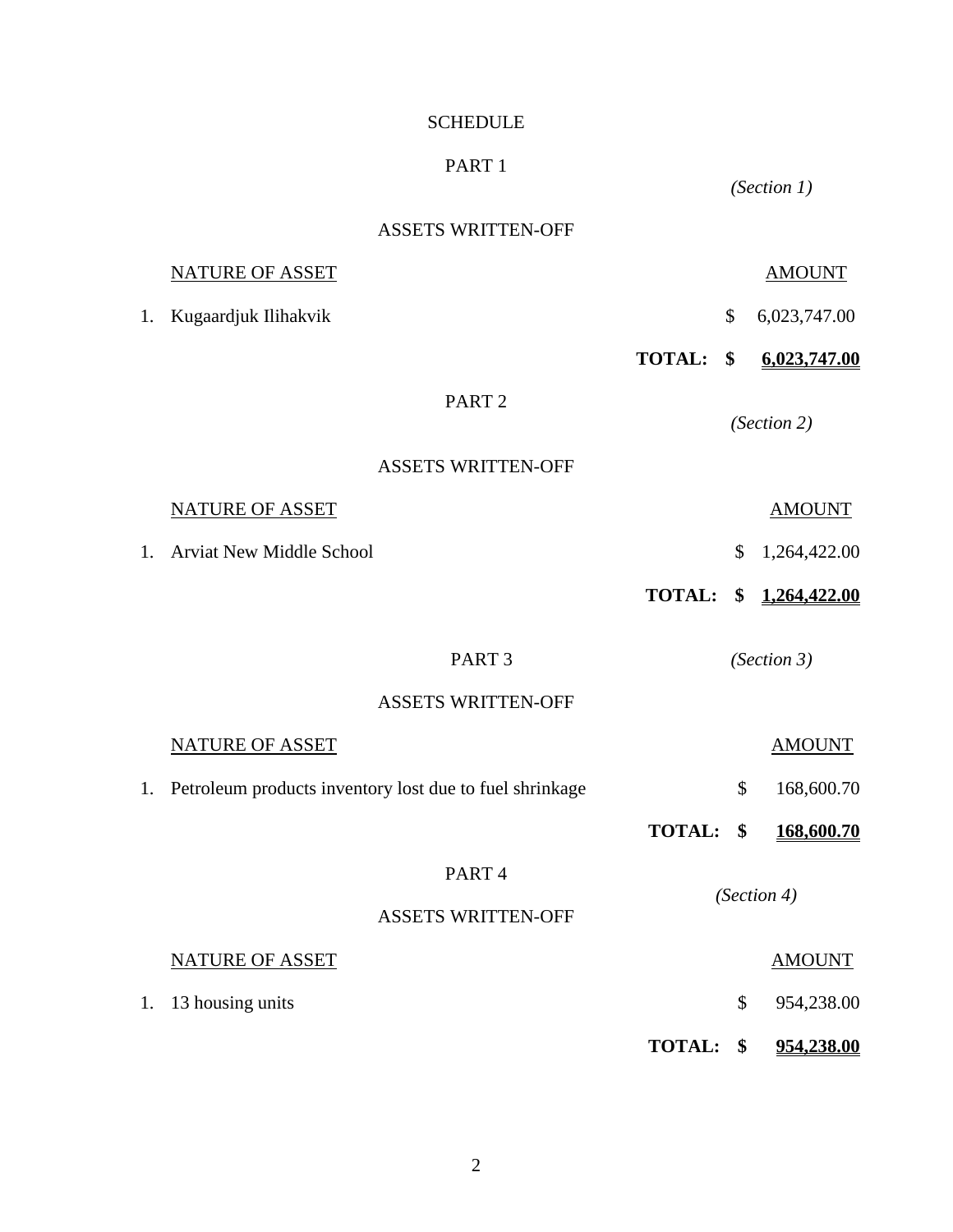#### PART 5

*(Section 5)* DEBTS WRITTEN-OFF NATURE OF DEBTS AMOUNT 1. Deceased tenant balances \$ 236,396.34 **TOTAL: \$ 236,396.34** PART 6 *(Section 6)* ASSETS WRITTEN-OFF NATURE OF ASSET AMOUNT 1. Generator engine in Clyde River  $\qquad$  \$ 155,481.02 **TOTAL: \$ 155,481.02** PART 7 *(Section 7)* ASSETS WRITTEN-OFF NATURE OF ASSET AMOUNT 1. Clyde River generator \$ 109,798.58 **TOTAL: \$ 109,798.58**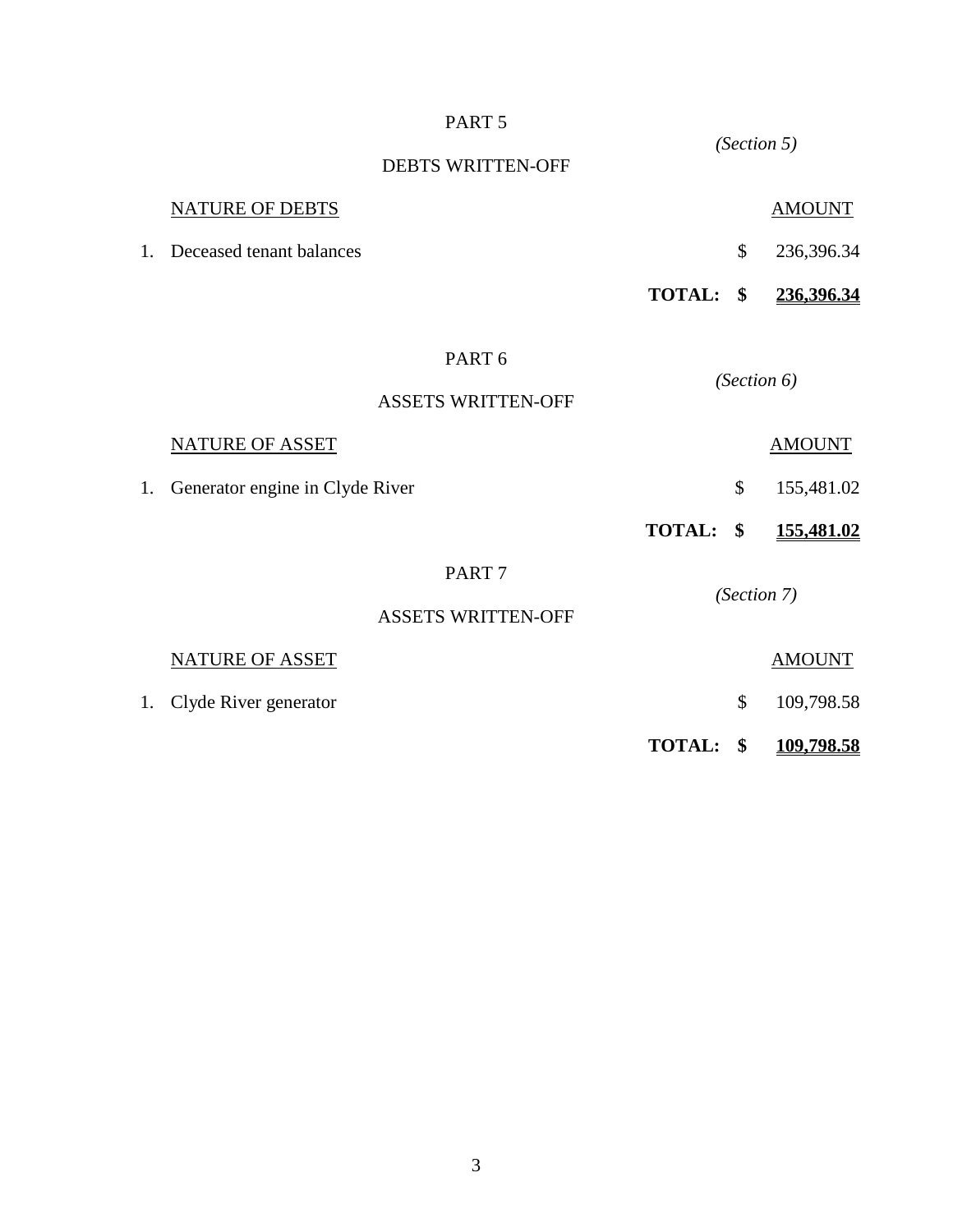### PROJET DE LOI Nº 54

## LOI DE 2016-2017 SUR LA RADIATION D'ÉLÉMENTS D'ACTIF ET DE CRÉANCES

Sur l'avis et avec le consentement de l'Assemblée législative, la commissaire du Nunavut édicte :

Radiation d'éléments d'actif

**1.** Sont radiés les éléments d'actif du gouvernement du Nunavut inscrits à la partie 1 de l'annexe.

Radiation d'éléments d'actif

**2.** Sont radiés les éléments d'actif du gouvernement du Nunavut inscrits à la partie 2 de l'annexe.

Radiation d'éléments d'actifs

**3.** Sont radiés les éléments d'actif du gouvernement du Nunavut inscrits à la partie 3 de l'annexe.

Radiation d'éléments d'actifs

**4.** Sont radiés les éléments d'actif de la Société d'habitation du Nunavut inscrits à la partie 4 de l'annexe.

Radiation de créances

**5.** Sont radiés les créances dues à la Société d'habitation du Nunavut inscrites à la partie 5 de l'annexe.

Radiation d'éléments d'actif

**6.** Sont radiés les éléments d'actif de la Société d'énergie Qulliq inscrits à la partie 6 de l'annexe.

Radiation d'éléments d'actif

**7.** Sont radiés les éléments d'actif de la Société d'énergie Qulliq inscrits à la partie 7 de l'annexe.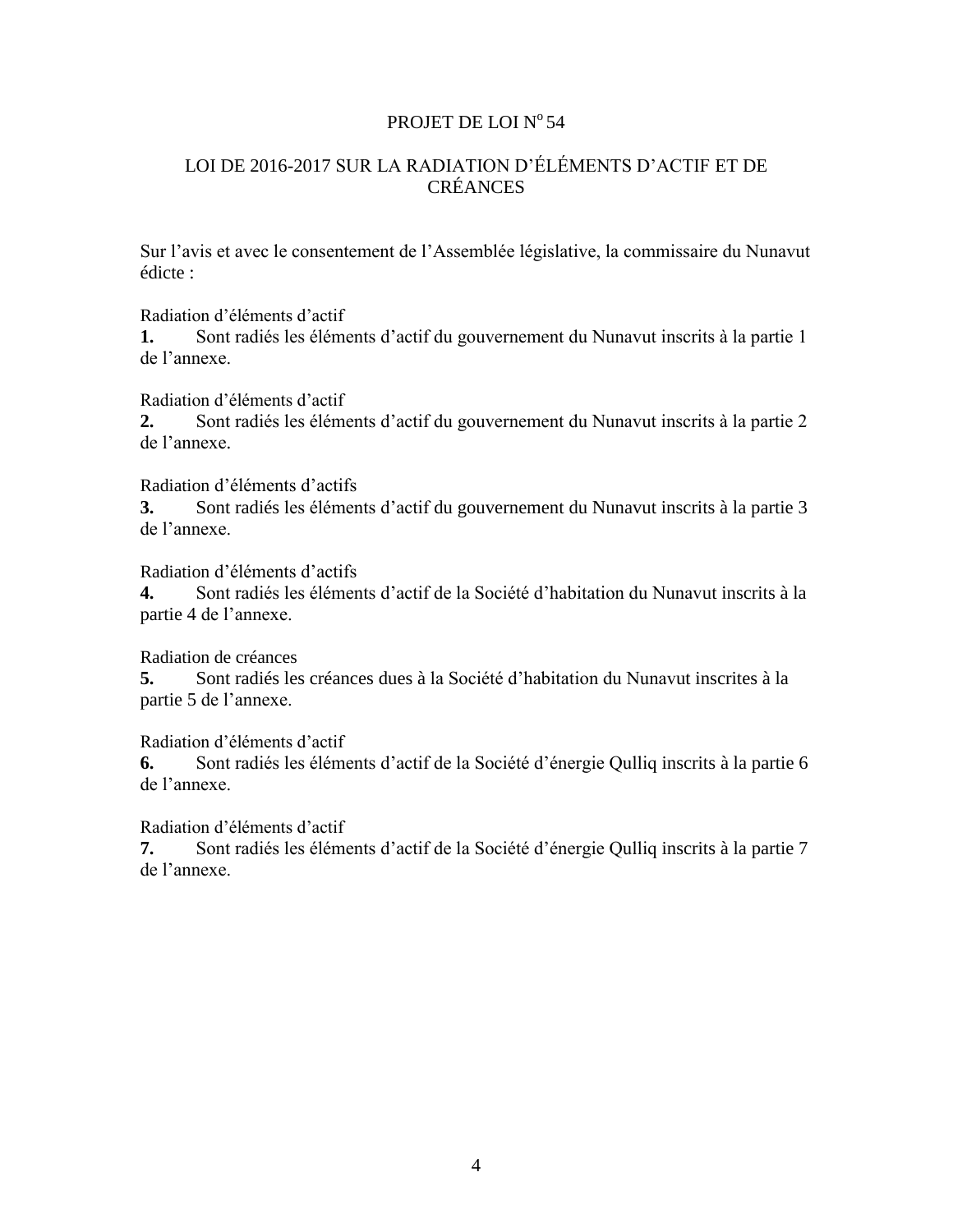## ANNEXE

# PARTIE 1

*(article 1)*

|    | ÉLÉMENTS D'ACTIF RADIÉS                                                     |               |                         |  |
|----|-----------------------------------------------------------------------------|---------------|-------------------------|--|
|    | NATURE DES ÉLÉMENTS D'ACTIF                                                 |               | <b>MONTANT</b>          |  |
| 1. | Kugaardjuk Ilihakvik                                                        |               | 6 023 747,00 \$         |  |
|    |                                                                             | <b>TOTAL:</b> | <u>6 023 747,00 \$</u>  |  |
|    | PARTIE <sub>2</sub>                                                         |               | $(\textit{article } 2)$ |  |
|    | ÉLÉMENTS D'ACTIF RADIÉS                                                     |               |                         |  |
| 1. | NATURE DES ÉLÉMENTS D'ACTIF                                                 |               | <b>MONTANT</b>          |  |
|    | Nouvelle école intermédiaire d'Arviat                                       |               | 1 264 422,00 \$         |  |
|    |                                                                             | <b>TOTAL:</b> | 1 264 422,00 \$         |  |
|    | PARTIE <sub>3</sub>                                                         |               | $(\textit{article } 3)$ |  |
|    | ÉLÉMENTS D'ACTIF RADIÉS                                                     |               |                         |  |
|    | NATURE DES ÉLÉMENTS D'ACTIF                                                 |               | <b>MONTANT</b>          |  |
| 1. | Perte d'inventaire de produits pétroliers due à la contraction du carburant |               | 168 600,70 \$           |  |
|    |                                                                             | <b>TOTAL:</b> | 168 600,70 \$           |  |
|    | PARTIE 4                                                                    |               |                         |  |
|    | ÉLÉMENTS D'ACTIF RADIÉS                                                     |               | $(\textit{article } 4)$ |  |
|    | NATURE DES ÉLÉMENTS D'ACTIF                                                 |               | <b>MONTANT</b>          |  |
| 1. | 13 logements                                                                |               | 954 238,00 \$           |  |
|    |                                                                             | <b>TOTAL:</b> | <u>954 238,00 \$</u>    |  |

5